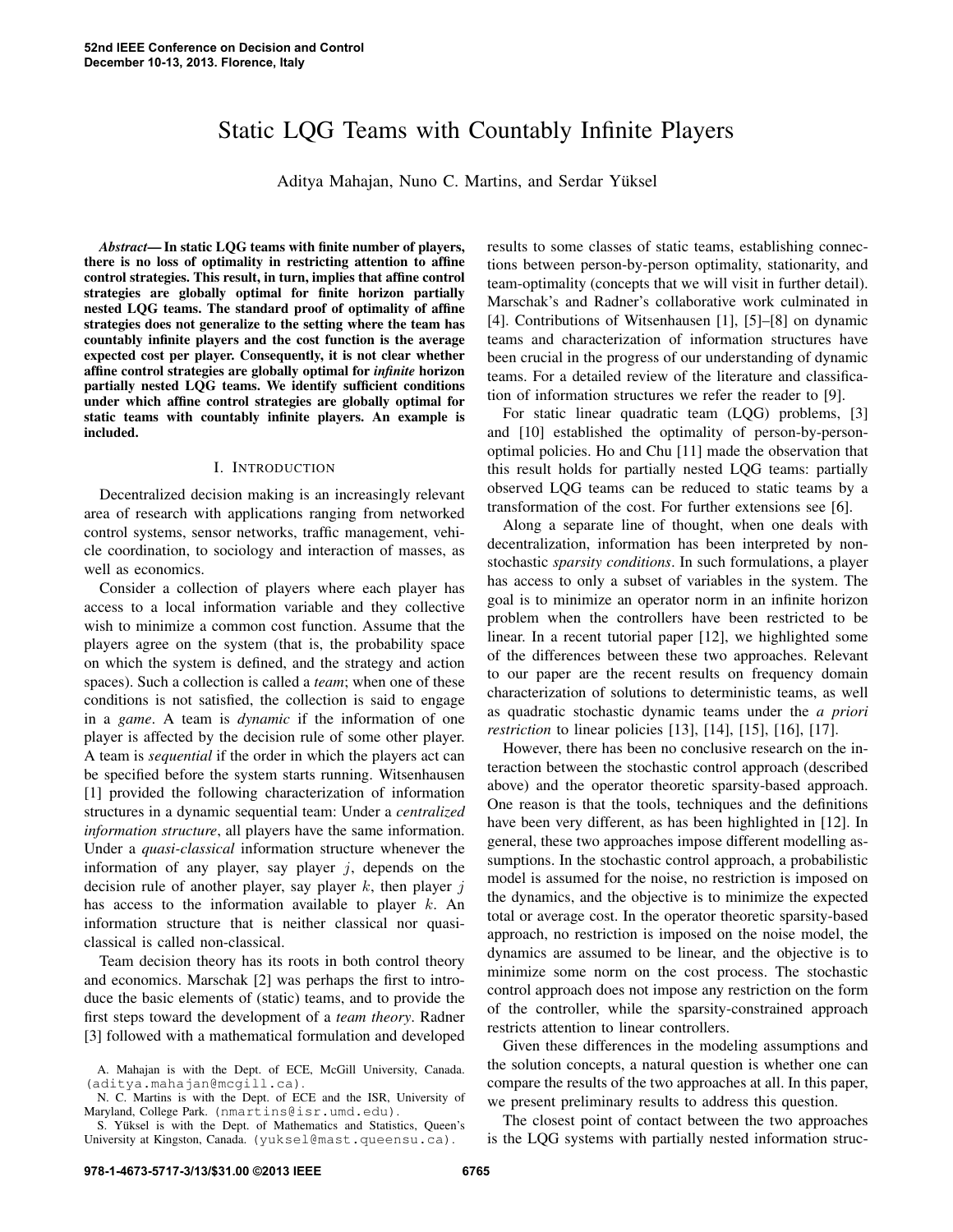ture studied using a stochastic control approach and the quadratically invariant systems with  $\mathcal{H}_2$  norm studied using sparsity-constrained approach. It is not hard to see that the LQG optimal control problem can be posed as a  $\mathcal{H}_2$ -control problem and vice versa. To make a precise comparison, we need to pose the *same* problem using the two approaches.

As mentioned above, Ho and Chu [11] studied finite horizon LQG systems with partially nested information structures and showed that there is no loss of optimality in restricting attention to affine controllers. The critical steps of the proof were: (i) we can transform the finite horizon dynamical system into a static team with finite players using a linear (information) transformation; and (ii) affine strategies are globally optimal for static teams with finite players [3].

This approach does not directly extend to infinite horizon partially nested teams. We can still use a linear transformation to convert partially nested team into a static team, but the resulting static team will have countably infinite players. Radner's result for static teams is only valid for teams with finite players.

In this paper, we generalize the theory due to Radner [3] and Krainak, Speyer, and Marcus [10] to teams with countably infinitely many players. We establish sufficient conditions on the global optimality of affine policies. We then present an illustrative example.

## II. STATIC LQG TEAMS

In this section, we formulate an infinite player static LQG team as a limit of finite player LQG teams. We use the following notation: subscripts denote the index of the player and superscripts denote the number of players in the team; e.g.,  $y_i^n$  denotes the observation of player i in a team with *n* players. Bold face letters denote vectors:  $u^n$ denotes the vector  $(u_1^n, \ldots, u_n^n); u^{\infty}$  denotes the infinitedimensional vector  $(u_1^{\infty}, u_2^{\infty}, \dots)$ . Similarly,  $w^n$  denotes the vector  $(w_0^n, w_1^n, \ldots, w_n^n)$  and  $w^{\infty}$  denotes the vector  $(w_0^{\infty}, w_1^{\infty}, \dots)$ . For the infinite dimensional vector  $u^{\infty}$ , the notation  $u^{\infty}\Big|_n$  denotes the *n*-dimensional projection  $(u_1^{\infty},...,u_n^{\infty})$ . Similarly, for the infinite dimensional vector  $w^{\infty}$ , the notation  $w^{\infty}|_n$  denotes the  $(n + 1)$ -dimensional projection  $(w_0^{\infty}, w_1^{\infty}, \ldots, w_n^{\infty}).$ 

# *A. Team with finite players*

In an *n*-player static LQG team, player  $i$  observes

$$
y_i^n = A_i^n w_0^n + D_i^n w_i^n \tag{1}
$$

and chooses a control action

$$
u_i^n = \gamma_i^n(y_i^n). \tag{2}
$$

The variables  $(w_i^n, y_i^n)$ , and  $u_i^n$  are vectors of dimensions  $d_w$ ,  $d_y$ , and  $d_u$ , respectively.<sup>1</sup> The variables  $(w_0^n, w_1^n, \ldots, w_n^n)$ are zero-mean jointly Gaussian random variables with covariance  $\Sigma_{ij} = \mathbb{E}[w_i^n(w_j^n)^\intercal]$  that does not depend on n.

The performance of a team strategy  $\boldsymbol{\gamma}^n = (\gamma_1^n, \dots, \gamma_n^n)$  is quantified by an expected quadratic cost

$$
J^n(\boldsymbol{\gamma}^n) = \frac{1}{n} \mathbb{E}[c^n(\boldsymbol{w}^n, \boldsymbol{u}^n)] \tag{3}
$$

where  $w^n = (w_0^n, w_1^n, \dots, w_n^n), u^n = (u_1^n, \dots, u_n^n)$ , and

$$
c^{n}(\boldsymbol{w}^{n}, \boldsymbol{u}^{n}) = \sum_{i=1}^{n} \sum_{j=1}^{n} (u_{i}^{n})^{\mathsf{T}} Q_{ij}^{n} u_{j}^{n} + \sum_{i=1}^{n} \sum_{k=0}^{n} (u_{i}^{n})^{\mathsf{T}} P_{ik}^{n} w_{k}^{n}
$$
 (4)

where  $Q_{ij}^n$  and  $P_{ik}^n$  are matrices of appropriate dimensions and  $\mathbf{Q}^n = [Q_{ij}]$  is positive symmetric.

In contrast to the formulation in [3], we normalize the cost (3) by  $1/n$ . Such a normalization is needed to extend the formulation to infinite number of players. As a consequence of this normalization, additional technical conditions are required to extend the result of system with finite players to the system with infinite players. We present such conditions in this paper.

With a slight abuse of notation, we also use  $c^n$  to denote the following:

$$
c^{n}(\boldsymbol{w}^{n},\boldsymbol{\gamma}^{n}) = c^{n}(\boldsymbol{w}^{n},\boldsymbol{u}^{n})\big|_{u_{i}^{n} = \gamma_{i}^{n}(A_{i}^{n}w_{0}^{n} + D_{i}^{n}w_{i}^{n}), i \in \{1,...,n\}}
$$
  

$$
c^{n}(\boldsymbol{w}^{n},\boldsymbol{\gamma}_{-i}^{n},u_{i}^{n})
$$

$$
= c^{n}(\boldsymbol{w}^{n},\boldsymbol{u}^{n})\big|_{u_{j}^{n} = \gamma_{j}^{n}(A_{j}^{n}w_{0}^{n} + D_{j}^{n}w_{j}^{n}), j \in \{1,...,n\}\setminus\{i\}}
$$

**Definition 1 (Globally optimal strategy)** A strategy  $\gamma^n$  is globally optimal if for all possible choices  $\tilde{\gamma}^n$  of the strategy for all players

$$
J^n(\gamma^n) \leq J^n(\tilde{\gamma}^n).
$$

Definition 2 (Person-by-person optimal strategy) A strategy  $\gamma^n$  is person-by-person optimal if for all players i and all possible choices  $\tilde{\gamma}_i^n$  of the strategy for player i

$$
J^n(\gamma^n) \leq J^n(\tilde{\gamma}_i^n, \gamma_{-i}^n).
$$

### *B. Optimality conditions for teams with finite players*

Consider two arbitrary policies  $\gamma^n$  and  $\tilde{\gamma}^n$ . For a particular realization of  $\mathbf{w}^n$ , let  $u_i^n = \gamma_i^n(y_i^n)$  and  $\tilde{u}_i^n = \tilde{\gamma}_i^n(y_i^n)$  and define  $h_i^n = \tilde{u}_i^n - u_i^n$ . Then, following the arguments of [10], we get that

$$
J^n(\tilde{\gamma}^n) - J^n(\gamma^n) = \frac{1}{n} \mathbb{E}[c^n(\boldsymbol{w}^n, \tilde{\boldsymbol{u}}^n)] - \frac{1}{n} \mathbb{E}[c^n(\boldsymbol{w}^n, \boldsymbol{u}^n)]
$$
  
= 
$$
\frac{1}{n} \mathbb{E}[c^n(\boldsymbol{w}^n, \boldsymbol{u}^n + \boldsymbol{h}^n) - c^n(\boldsymbol{w}^n, \boldsymbol{u}^n)]
$$
(5)

$$
\geq \lim_{\alpha \to 0} \frac{1}{n} \mathbb{E} \bigg[ \frac{1}{\alpha} \bigg[ c^n(\boldsymbol{w}^n, \boldsymbol{u}^n + \alpha \boldsymbol{h}^n) - c^n(\boldsymbol{w}^n, \boldsymbol{u}^n) \bigg] \bigg] \tag{6}
$$

$$
= \frac{1}{n} \mathbb{E}\bigg[\sum_{i=1}^{n} (h_i^n)^{\mathsf{T}} \bigg[2\sum_{j=0}^{n} Q_{ij}^n u_j^n + \sum_{k=0}^{n} P_{ik}^n w_k^n\bigg]\bigg] \tag{7}
$$

$$
=:\Delta^n(\gamma^n,\tilde{\gamma}^n) \tag{8}
$$

where (6) follows because  $c^n$  is convex in  $u^n$  and a version of the monotone convergence theorem applies (see [10]) and (7) follows by substituting (4) in (6). Furthermore,

$$
J^n(\tilde{\gamma}_i,\boldsymbol{\gamma}^n_{-i})-J^n(\boldsymbol{\gamma}^n)
$$

<sup>&</sup>lt;sup>1</sup>We assume that the dimension does not depend on  $i$  for simplicity of exposition. The critical assumption here is that the dimension does not depend on n.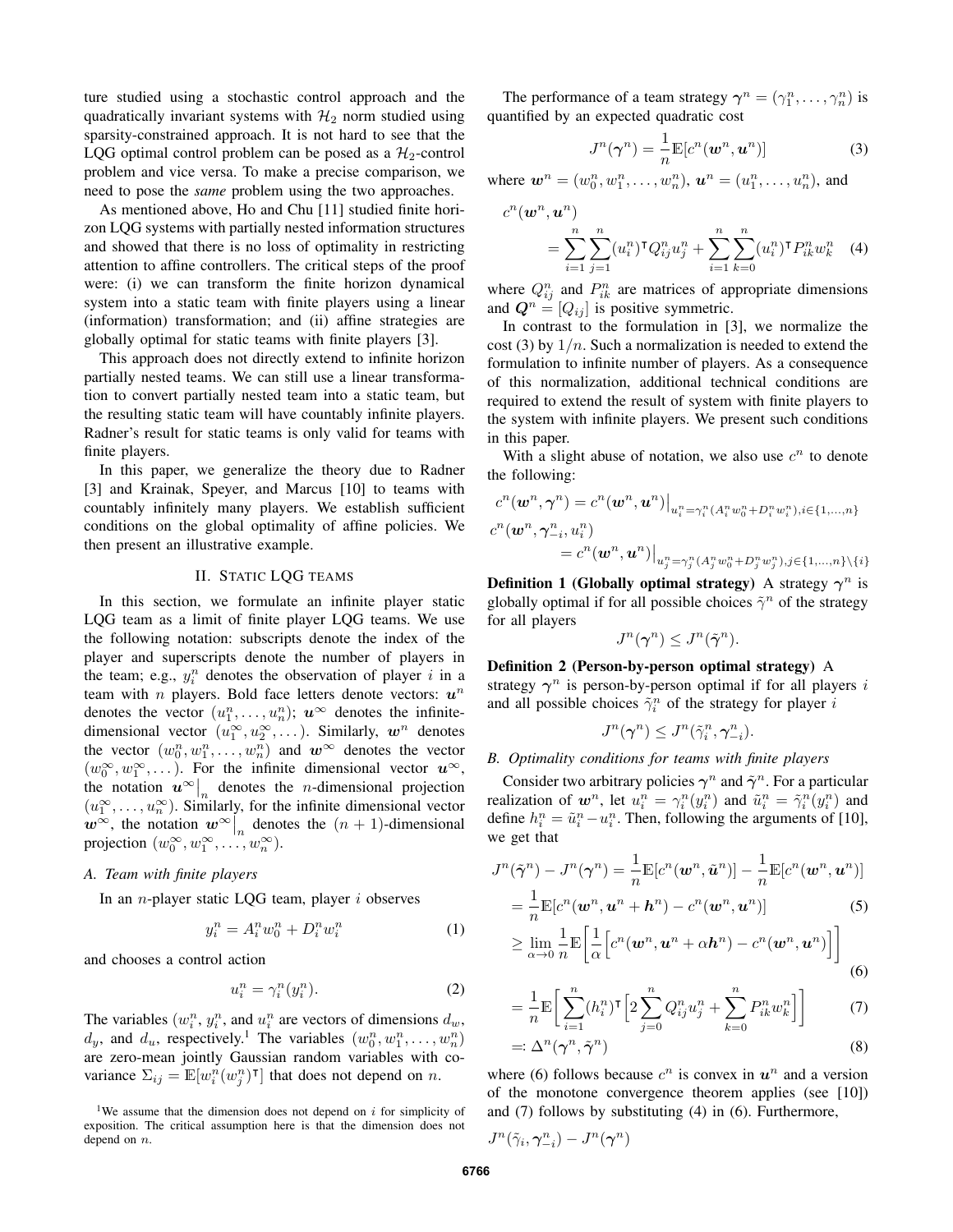$$
= \frac{1}{n} \mathbb{E}[c^n(\boldsymbol{w}^n, \tilde{u}_i^n, \boldsymbol{u}_{-i}^n)] - \frac{1}{n} \mathbb{E}[c^n(\boldsymbol{w}^n, \boldsymbol{u}^n)] = \frac{1}{n} \mathbb{E}[c^n(\boldsymbol{w}^n, u_i^n + h_i^n, \boldsymbol{u}_{-i}^n) - c^n(\boldsymbol{w}^n, \boldsymbol{u}^n)] \tag{9}
$$

$$
\geq \lim_{\alpha \to 0} \frac{1}{n} \mathbb{E} \bigg[ \frac{1}{\alpha} \Big[ c^n(\boldsymbol{w}^n, u_i^n + \alpha h_i^n, \boldsymbol{u}_{-i}^n) - c^n(\boldsymbol{w}^n, \boldsymbol{u}^n) \Big] \bigg]
$$
(10)

$$
= \frac{1}{n} \mathbb{E}\bigg[ (h_i^n)^\mathsf{T} \Big[ 2 \sum_{j=0}^n Q_{ij}^n u_j^n + \sum_{k=0}^n P_{ik}^n w_k^n \Big] \bigg] \tag{11}
$$

$$
=:\Delta_i^n(\gamma^n,\tilde{\gamma}^n) \tag{12}
$$

where (10) follows because  $c^n$  is a convex in  $u_i^n$  and (11) follows by substituting (4) in (10).

**Remark 1** A strategy  $\gamma^n$  is globally optimal if for any other strategy  $\tilde{\gamma^n}$ ,  $J^n(\tilde{\gamma}^n) - J^n(\gamma^n) \ge 0$ . Thus, a sufficient condition for global optimality of  $\gamma$  is that  $\Delta^n(\gamma^n, \tilde{\gamma}^n) \ge 0$ holds for any strategy  $\tilde{\gamma}^n$ .

**Remark 2** A strategy  $\gamma^n$  is person-by-person optimal if for any other strategy  $J^n(\tilde{\gamma}_i, \gamma_{-i}^n) - J^n(\gamma^n) \ge 0$  for all *i*. Thus, a sufficient condition for person-by-person optimality of  $\gamma$ is that  $\Delta_i^n(\gamma^n, \tilde{\gamma}^n) \geq 0$  holds for any strategy  $\tilde{\gamma}^n$  and for all  $i$ .

**Remark 3** If  $\Delta_i^n(\gamma^n, \tilde{\gamma}^n) \ge 0$  for all *i*, then  $\Delta^n(\gamma^n, \tilde{\gamma}^n) \ge$ 0. Thus, if a strategy satisfies the sufficient condition of Remark 2, then it is also globally optimal.

**Remark 4** A sufficient condition for  $\Delta_i^n(\gamma^n, \tilde{\gamma}^n) \ge 0$  for all  $i$  is that

$$
\mathbb{E}\Big[2\sum_{j=0}^{n}Q_{ij}^{n}u_{j}^{n} + \sum_{k=0}^{n}P_{ik}^{n}w_{k}^{n}\Big|y_{i}^{n}\Big] = 0, \quad i = 1, ..., n.
$$
\n(13)

The discussion so far has not used the fact that the primitive random variables are Gaussian. The next result relies on pritive variables being Gaussian.

**Proposition 1 (Radner)** Let  $R_{ij}^n = \mathbb{E}[y_i^n(y_i^n)^\intercal]$  and  $S_{ki}^n =$  $\mathbb{E}[w_k^n(y_i^n)^\intercal]$ . The system of equations (13) has a solution of *the form*<sup>2</sup>

$$
u_i^n = \gamma_i^n(y_i^n) = H_i^n y_i^n \tag{14}
$$

where  $H_i^n \in \mathbb{R}^{d_u \times d_y}$  is given by the solution of the following *system of linear (matrix) equations*

$$
2\sum_{j=1}^{n} Q_{ij}^{n} H_{i}^{n} R_{ji}^{n} + \sum_{k=0}^{n} P_{ik}^{n} S_{ki}^{n} = 0, \quad i = 1, ..., n. \quad (15)
$$

*Remark 4 implies that the control law* (14) *is person-byperson optimal. Remark 3 implies that it is globally optimal.*

The system of equations (15) may be written in a compact form using vectorization. For a matrix  $A$ , let  $vec(A)$  denote the column vector formed by stacking the columns of A. Then, similar to the discussion in [18, Eq. (8)], (15) may be simplified as follows:

Corollary 1 *The solution of the form* (14) *for the system of equations* (13) *is given by*

$$
2\Gamma^n \vec{H}^n + \eta^n = 0\tag{16}
$$

where  $\Gamma^n = [\Gamma_{ij}^n]$ ,  $\Gamma_{ij}^n = R_{ij}^n \otimes Q_{ij}^n$  and  $\otimes$  denotes the *Kronecker product,*  $\vec{H}^n = \text{vec}[H_1^n \mid \cdots \mid H_n^n]$ *, and* 

$$
\eta^n = \text{vec}\left[\sum_{k=0}^n P_{0k}^n S_{ko}^n \middle| \cdots \middle| \sum_{k=0}^n P_{nk}^n S_{kn}^n \right]. \tag{17}
$$

*Substituting* (14) *in* (3) *and using the above vector notation gives that*

$$
J^n(\boldsymbol{\gamma}^n) = \frac{1}{n} \left[ (\vec{H}^n)^{\intercal} \Gamma^n \vec{H}^n + (\vec{H}^n)^{\intercal} \eta^n \right] \tag{18}
$$

$$
=-\frac{1}{4n}(\eta^n)^{\mathsf{T}}(\Gamma^n)^{-1}\eta^n.\tag{19}
$$

PROOF Vectorizing (15) gives that for  $i = 1, \ldots, n$ ,

$$
2\sum_{j=1}^{n} \text{vec}(Q_{ij}^{n} H_{i}^{n} R_{ji}^{n}) + \text{vec}\left(\sum_{k=0}^{n} P_{ik}^{n} S_{ki}^{n}\right) = 0. \tag{20}
$$

Using the fact that for any matrices  $A$ ,  $B$ , and  $C$  of appropriate sizes,  $\text{vec}(ABC) = \text{vec}(C^{\mathsf{T}} \otimes A) \text{vec}(B)$  and the definitions of  $\vec{H}^n$ ,  $\Gamma^n$  and  $\eta^n$ , we get (16).

Similarly, vectorizing (4) gives

$$
\mathbb{E}[c^n(\boldsymbol{w}^n, \boldsymbol{\gamma}^n)] = \sum_{i=1}^n \text{vec}(H_i^n) \Big[ \sum_{j=1}^n \text{vec}(Q_{ij}^n H_j^n R_{ji}^n) + \text{vec}\left(\sum_{k=0}^n P_{ik}^n S_{ki}^n\right) \Big].
$$
 (21)

Using the above property of  $vec(ABC)$ , we get (18).

## *C. Team with infinite players*

In an infinite player static LQG team, we assume that the primitive random variables  $w^{\infty} = (w_0^{\infty}, w_1^{\infty}, \dots)$  are *independent* Gaussian random variables. The observation and control action of player  $i$  are given by (1) and (2). The performance of a team strategy  $\gamma^{\infty} = (\gamma_1^{\infty}, \gamma_2^{\infty}, \dots)$  is quantified by

$$
J^{\infty}(c^{\infty}) = \limsup_{n \to \infty} \frac{1}{n} \mathbb{E}[c^n(\boldsymbol{w}^{\infty}|_n, \boldsymbol{u}^{\infty}|_n)] \qquad (22)
$$

where  $c^n$  is given by (4).

We are interested in deriving conditions for optimality for such teams. The analysis of Section II-B does not directly apply. We illustrate this point in the next section and identify a different sufficient condition for optimality.

# *D. Optimality conditions for teams with countably infinite players*

Consider two arbitrary policies  $\gamma^{\infty}$  and  $\tilde{\gamma}^{\infty}$ . For a particular realization of  $w^{\infty}$ , let  $u_i^{\infty} = \gamma_i^{\infty}(y_i^{\infty})$  and  $\tilde{u}_i^{\infty} =$  $\tilde{\gamma}_i^{\infty}(y_i^{\infty})$  and define  $h_i^{\infty} = \tilde{u}_i^{\infty} - u^{\infty}$ . Let  $n_m$  be a subsequence such that

$$
J^{\infty}(\gamma^{\infty}) = \limsup_{n \to \infty} \frac{1}{n} \mathbb{E}[c^n(\boldsymbol{w}^{\infty}|_n, \boldsymbol{u}^{\infty}|_n)]
$$

<sup>2</sup>We assumed that the primitive random variable is zero mean, so our solution does not have any affine term. In general, if  $w_0^n$  is not zero mean, (14) will have an affine correction term. See [3], or [9] for details.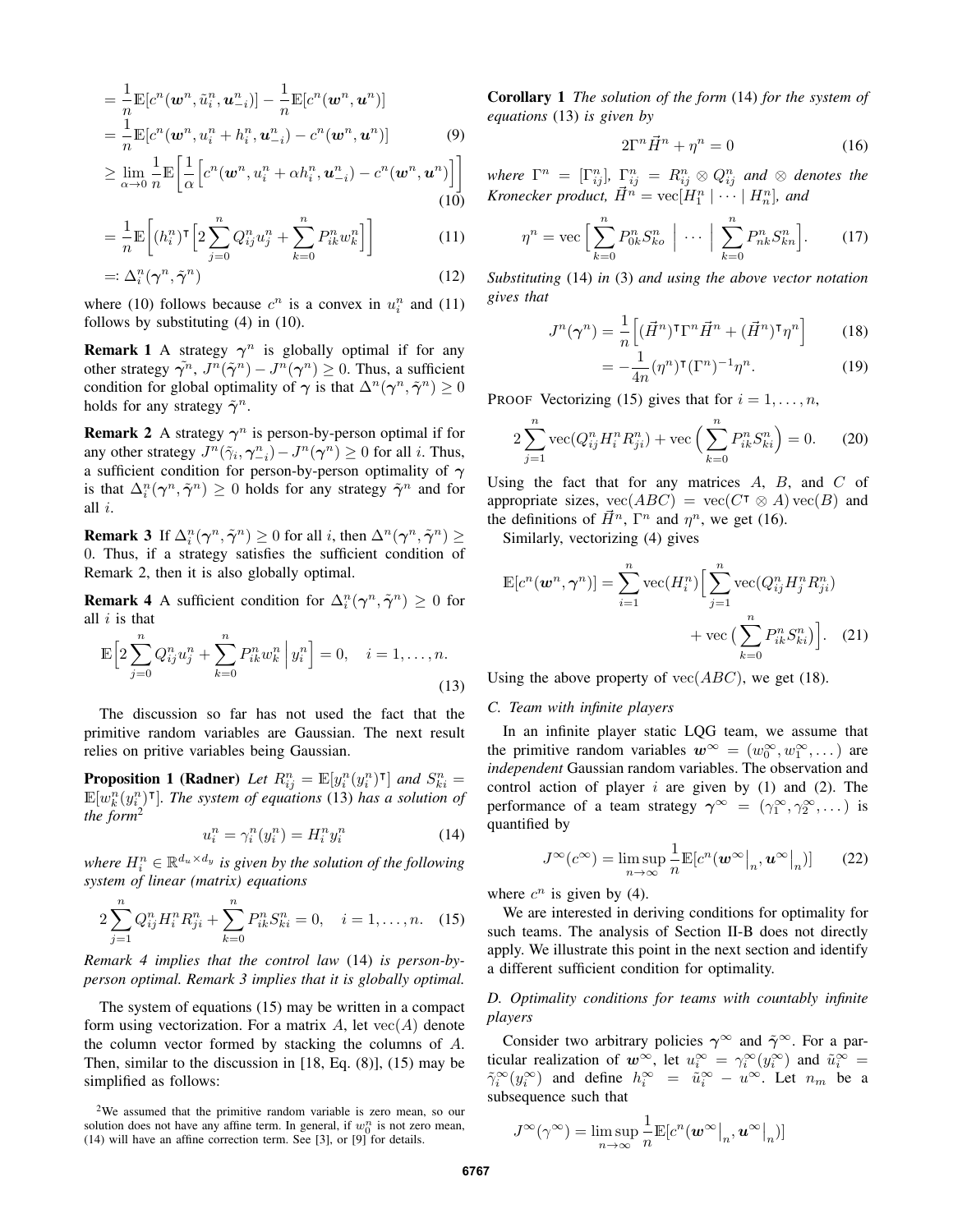$$
= \lim_{m \to \infty} \frac{1}{n_m} \mathbb{E}[c^{n_m}(\boldsymbol{w}^{\infty}|_{n_m}, \boldsymbol{u}^{\infty}|_{n_m})] \qquad (23)
$$

Then,

$$
J^{\infty}(\tilde{\gamma}^{\infty}) - J^{\infty}(\gamma^{\infty})
$$
  
\n
$$
= \limsup_{n \to \infty} \frac{1}{n} \mathbb{E}[c^{n}(\boldsymbol{w}^{\infty}|_{n}, \tilde{\boldsymbol{u}}^{\infty}|_{n})]
$$
  
\n
$$
- \limsup_{n \to \infty} \frac{1}{n} \mathbb{E}[c^{n}(\boldsymbol{w}^{\infty}|_{n}, \tilde{\boldsymbol{u}}^{\infty}|_{n})]
$$
  
\n
$$
\geq \limsup_{m \to \infty} \frac{1}{n_{m}} \mathbb{E}[c^{n_{m}}(\boldsymbol{w}^{\infty}|_{n_{m}}, \tilde{\boldsymbol{u}}^{\infty}|_{n_{m}})]
$$
  
\n
$$
- \lim_{m \to \infty} \frac{1}{n_{m}} \mathbb{E}[c^{n_{m}}(\boldsymbol{w}^{\infty}|_{n_{m}}, \tilde{\boldsymbol{u}}^{\infty}|_{n_{m}})]
$$
  
\n
$$
= \limsup_{m \to \infty} \frac{1}{n_{m}} \mathbb{E}[c^{n_{m}}(\boldsymbol{w}^{\infty}|_{n_{m}}, \tilde{\boldsymbol{u}}^{\infty}|_{n_{m}})]
$$
  
\n
$$
\geq \limsup_{m \to \infty} \lim_{\alpha \to 0} \frac{1}{n_{m}}
$$
  
\n
$$
\mathbb{E}[\frac{1}{\alpha}[c^{n_{m}}(\boldsymbol{w}^{\infty}|_{n_{m}}, \boldsymbol{u}^{\infty}|_{n_{m}} + \boldsymbol{h}^{\infty}|_{n_{m}})]
$$
  
\n
$$
- c^{n_{m}}(\boldsymbol{w}^{\infty}|_{n_{m}}, \boldsymbol{u}^{\infty}|_{n_{m}})]
$$
  
\n
$$
- c^{n_{m}}(\boldsymbol{w}^{\infty}|_{n_{m}}, \boldsymbol{u}^{\infty}|_{n_{m}})]
$$
  
\n
$$
\limsup_{m \to \infty} \frac{1}{n} \mathbb{E}[\sum_{n=1}^{n} (l^{\infty}) \mathbb{E}[\sum_{n=1}^{n} C_{n_{m}}, \boldsymbol{u}^{\infty}|_{n_{m}}]
$$

$$
= \limsup_{m \to \infty} \frac{1}{n_m} \mathbb{E} \bigg[ \sum_{i=1}^{n_m} (h_i^{\infty})^{\mathsf{T}} \bigg[ 2 \sum_{j=0}^{n_m} Q_{ij}^{n_m} u_j^{\infty} + \sum_{k=0}^{n_m} P_{ik}^{n_m} w_k^{\infty} \bigg] \bigg]
$$

$$
= \limsup_{m \to \infty} \Delta^{n_m} (\gamma^{\infty}|_{n_m}, \tilde{\gamma}^{\infty}|_{n_m})
$$
(25)

where (24) follows by the definition of the subsequence  $n_m$ , the rest of the steps follow the same argument as in Section II-B, and  $\Delta^{n_m}$  is defined in (8).

Following the same argument as above, we can modify the calculation in Section II-B to show that

$$
J^{\infty}(\tilde{\gamma}_i, \gamma_{-i}^{\infty}) - J^{\infty}(\gamma^{\infty}) \ge \limsup_{m \to \infty} \Delta_i^{n_m}(\gamma^{\infty}|_{n_m}, \tilde{\gamma}^{\infty}|_{n_m})
$$
\n(26)

Remark 5 Unlike the finite player setup, the sufficient condition for person-by-person optimality of a policy  $\gamma^{\infty}$ :

$$
\lim_{m \to \infty} \Delta_i^{n_m} (\gamma^{\infty} \big|_{n_m}, \tilde{\gamma}^{\infty} \big|_{n_m}) \ge 0, \quad \forall i
$$

does not imply the sufficient condition for global optimality:

$$
\lim_{m\to\infty}\Delta^{n_m}(\gamma^{\infty}\big|_{n_m},\tilde{\gamma}^{\infty}\big|_{n_m})\geq 0.
$$

An alternative sufficient condition for global optimality is as follows.

**Theorem 1** *Let*  $\{\gamma^n\}_{n=0}^{\infty}$  *be a sequence of strategies such that for all*  $\tilde{\gamma}^n$  *and for all i,*  $\Delta_i^n(\gamma^n, \tilde{\gamma}^n) \geq 0$ *. Assume that:* (A1) *there exists a strategy*  $\gamma^{\infty}$  *such that* 

$$
\limsup_{n \to \infty} \frac{1}{n} \mathbb{E}[c^n(\boldsymbol{w}^{\infty}|_n, \gamma^n)]
$$
  
= 
$$
\limsup_{n \to \infty} \frac{1}{n} \mathbb{E}[c^n(\boldsymbol{w}^{\infty}|_n, \gamma^{\infty}|_n)].
$$

# *Then under (A1), the strategy*  $\gamma^{\infty}$  *is globally optimal for the infinite horizon setup.*

PROOF Let  $\Gamma^n$  and  $\Gamma^\infty$  denote the set of all strategies for the  $n$ -player and the infinite player teams, respectively. By Remark 3, we know that  $\gamma^n$  is globally optimal for the *n*player setup.

Assume that (A1) is true. Consider

$$
J^{\infty}(\boldsymbol{\gamma}^{\infty}) = \limsup_{n \to \infty} \frac{1}{n} \mathbb{E}[c^n(\boldsymbol{w}^{\infty}|_n, \boldsymbol{\gamma}^{\infty}|_n)]
$$
  
= 
$$
\limsup_{n \to \infty} \frac{1}{n} \mathbb{E}[c^n(\boldsymbol{w}^{\infty}|_n, \boldsymbol{\gamma}^n)]
$$
(27)

$$
= \limsup_{n \to \infty} \inf_{\tilde{\gamma}^n \in \Gamma^n} \frac{1}{n} \mathbb{E}[c^n(\boldsymbol{w}^{\infty}|_n, \tilde{\gamma}^n)] \tag{28}
$$

$$
= \limsup_{n \to \infty} \inf_{\tilde{\boldsymbol{\gamma}}^{\infty} \in \Gamma^{\infty}} \frac{1}{n} \mathbb{E}[c^n(\boldsymbol{w}^{\infty}|_n, \tilde{\boldsymbol{\gamma}}^{\infty}|_n)] \quad (29)
$$

$$
\leq \inf_{\tilde{\gamma}^{\infty} \in \Gamma^{\infty}} \limsup_{n \to \infty} \frac{1}{n} \mathbb{E}[c^n(\boldsymbol{w}^{\infty}|_n, \tilde{\gamma}^{\infty}|_n)]
$$
\n
$$
= \inf_{\tilde{\gamma}^{\infty} \in \Gamma^{\infty}} J^{\infty}(\tilde{\gamma}^{\infty})
$$
\n(30)

where (27) follows from (A1), (28) follows because  $\gamma^n$ is globally optimal for team with  $n$  players, (29) follows because  $\{\tilde{\gamma}^{\infty}\big|_n : \tilde{\gamma}^{\infty} \in \Gamma^{\infty}\} = \Gamma^n$ , and (30) implies that  $\gamma^{\infty}$  is optimal.

# III. CHARACTERIZATION OF PERSON BY PERSON LINEAR OPTIMAL POLICIES

In this section we describe a class of parameters for which (A1) holds and we also outline a method to obtain  $\gamma^{\infty}$ .

**Definition 3** Two sequences of vectors  $\{v^n\}_{n=1}^{\infty}$  and  ${z^n}_{n=1}^{\infty}$ , where the terms  $v^n$  and  $z^n$  have the same dimension, are said to be asymptotically equivalent if  $\lim_{n \to \infty} \frac{1}{\sqrt{n}} ||v^n - z^n||_2 = 0.$ 

**Definition 4** A sequence of vectors  $\{v^{\wp,n}\}_{n=1}^{\infty}$  is periodic if there exists  $\tilde{v}$  so that  $v^{\wp,n} = [\tilde{v}^T \cdots \tilde{v}^T]^T$  whenever the dimension of  $v^{\wp,n}$  is a multiple of the dimension of  $\tilde{v}$ . Here, we use  $\wp$  to indicate that the sequence is periodic.

Assumption (A2) Assume the following:

- 1) There exists a sequence of periodic vectors  $\{\eta^{\wp,n}\}_{n=1}^{\infty}$ satisfying  $\eta^{\wp,n+m} = [(\eta^{\wp,n})^T \quad \tilde{\eta}^T]^T$ , such that  $\{\eta^{\wp,n}\}_{n=1}^{\infty}$  is asymptotically equivalent to  $\eta^n$  as defined in (17).
- 2) There exist positive constants  $\beta$  and  $\overline{\beta}$  so that  $\|(\Gamma^n)^{-1}\| \leq \underline{\beta}$  and  $\|\Gamma^n\| \leq \overline{\beta}$  holds for every *n*, where the matrix norm for  $L \in \mathbb{R}^{m \times m}$  is defined as:

$$
||L|| = \sup_{\{x \in \mathbb{R}^m | x^\intercal x = 1\}} (x^\intercal L^\intercal L x)^{1/2}.
$$
 (31)

3) There exists an integer  $q$  and a square matrix  $F$ such that the sequence  $\{\eta^{\wp,mq}\}_{m=1}^{\infty}$  is asymptotically equivalent to the sequence  $\{\Gamma^{mq}(I^m \otimes F)\eta^{\wp,mq}\}_{m=1}^{\infty}$ , where  $I^m \otimes F$  has the same dimension of  $\Gamma^{mq}$  for every m.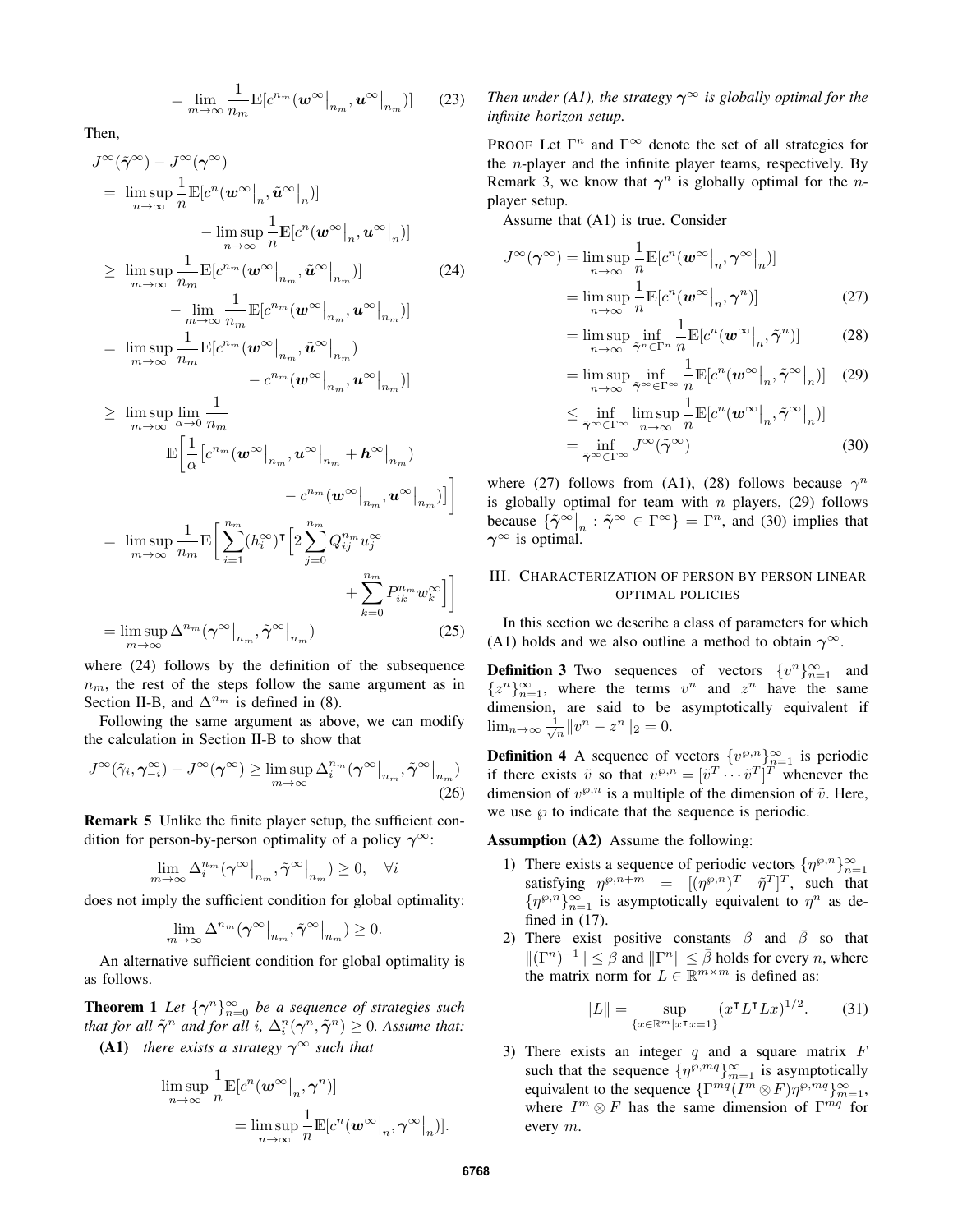Theorem 2 *If (A2) holds then (A1) holds. A corresponding*  $\gamma^{\infty}$  *is given by*  $\gamma_i^{\infty}: y_i \mapsto H_i^{\wp, mq} y_i$ *, with*  $mq \geq i$ *, and*  $H_i^{\wp,mq}$  computed from

$$
\vec{H}^{\wp,mq} = (I^m \otimes F)\eta^{\wp,mq}, m \ge 1 \tag{32}
$$

*where*  $\vec{H}^{\wp,mq}$  *is also a periodic vector defined as* 

$$
\vec{H}^{\wp,mq} = \text{vec}[(H_q^{\wp,mq})^T \mid \cdots \mid H_{mq}^{\wp,mq}].
$$

PROOF Our first goal is to show that the following holds:

$$
\lim_{m \to \infty} \frac{1}{\sqrt{m}} \| \vec{H}^{mq} - \vec{H}^{\wp,mq} \|_2 = 0
$$
 (33)

Use the triangle inequality to write:

$$
\|\vec{H}^{mq} - \vec{H}^{\wp,mq}\|_2 = \|(\Gamma^{mq})^{-1}\eta^{mq} - (I^m \otimes F)\eta^{\wp,mq}\|_2
$$
  
\n
$$
\leq \|(\Gamma^{mq})^{-1}\| \|\eta^{mq} - \eta^{\wp,mq}\|_2
$$
  
\n
$$
+ \|(\Gamma^{mq})^{-1}\| \|\eta^{\wp,mq} - \Gamma^{mq}(I^m \otimes F)\eta^{\wp,mq}\|_2 \quad (34)
$$

From (33) and (34), we conclude the following:

$$
\frac{1}{\sqrt{m}} \|\vec{H}^{mq} - \vec{H}^{\wp,mq}\|_2 \le \frac{\underline{\beta}}{\sqrt{m}} \Big(\|\eta^{mq} - \eta^{\wp,mq}\|_2 + \|\eta^{\wp,mq} - \Gamma^{mq}(I^m \otimes F)\eta^{\wp,mq}\|_2\Big)
$$

whose right hand side converges to zero due to (A2). It remains now to prove that (33) implies (A1). This will be achieved in two steps, where we prove that the following two limits hold:

$$
\lim_{m \to \infty} \frac{1}{mq} \Big[ (\vec{H}^{mq})^{\dagger} \Gamma^{mq} \vec{H}^{mq} - (\vec{H}^{\wp, mq})^{\dagger} \Gamma^{mq} \vec{H}^{\wp, mq} \Big] = 0
$$
\n(35)

$$
\lim_{m \to \infty} \frac{1}{mq} \left[ (\vec{H}^{mq} - \vec{H}^{\wp, mq})^{\mathsf{T}} \eta^{\wp, mq} \right] = 0. \tag{36}
$$

Notice that (35) and (36) imply (A1) because they show that both the quadratic and linear terms of the cost in (18) converge.

In order to show (35), we use the triangle inequality to write:

$$
\frac{1}{\sqrt{mq}} \Big| \left( (\vec{H}^{mq})^{\intercal}\Gamma^{mq}\vec{H}^{mq} \right)^{1/2} - \left( (\vec{H}^{\wp,mq})^{\intercal}\Gamma^{mq}\vec{H}^{\wp,mq} \right)^{1/2} \leq \frac{\bar{\beta}}{\sqrt{mq}} \|\vec{H}^{mq} - \vec{H}^{\wp,mq} \|_2
$$

which, from  $(33)$ , converges to zero as m tends to infinity.

Now, apply Hölder's inequality to the numerator of (36):

$$
|(\vec{H}^{mq} - \vec{H}^{\wp,mq})^{\mathsf{T}} \eta^{\wp,mq}| \le ||\vec{H}^{mq} - \vec{H}^{\wp,mq}||_1 ||\eta^{\wp,mq}||_{\infty}.
$$
\n(37)

In order to show (36), notice that  $\|\eta^{\wp,mq}\|_{\infty}$  in (37) is bounded because the vector is periodic and that the following holds:

$$
\lim_{m \to \infty} \frac{1}{mq} \|\vec{H}^{mq} - \vec{H}^{\wp, mq}\|_2^2 = 0
$$
  

$$
\implies \lim_{m \to \infty} \frac{1}{mq} \|\vec{H}^{mq} - \vec{H}^{\wp, mq}\|_1 = 0 \quad (38)
$$

where the left limit corresponds to (33).

### *A. The Intuition Behind Assumption (A2)*

As the example in Section IV illustrates, when  $(1)$ – $(2)$ correspond to the static reduction of the decentralized control of q LTI subsystems then  $\eta^n$  is asymptotically equivalent to a periodic vector. In our example, the process and measurement noise vectors affecting the overall system are stationary, and the boundary effect created by the initial condition causes the transient deviation that  $\eta^n$  has from its periodic equivalent. An alternative characterization in terms of correlation matrices is also possible, where it can be shown that they will be asymptotically equivalent to block circulant matrices, as described in [19], [20]. A similar justification can be given to argue that  $\Gamma^n$  and  $(\Gamma^n)^{-1}$  are both asymptotically equivalent to block circulant matrices in the sense defined in [19], [20]. Hence, if the asymptotic periodicities of  $\eta^{mq}$  and  $(\Gamma^{mq})^{-1}$  are compatible then the product  $(\Gamma^{mq})^{-1}\eta^{mq}$  will be asymptotically equivalent to the periodic vector given by  $(I^m \otimes F)\eta^{\wp, mq}$  for some matrix F. In the particular case when  $F$  is a scalar, this is the asymptotic equivalent of the fact that any constant vector is an eigenvector of a circulant matrix.

## IV. EXAMPLE

To illustrate the theory, we consider an example in which we first describe a n-player static team and then consider the optimal strategy as  $n \to \infty$ .

## *A. Overall structure*

Let  $w = (w_1, w_2, \dots)$  be a zero-mean wide-sense stationary Gaussian process with correlation matrix Σ. Consider the following *n*-player team:  $w_0^n = 0$  and for  $i = 1, ..., n$ ,  $w_i^n = w_i$ , the observations  $y_i^n = w_i^n$ , and hence the controls  $u_i^n = \gamma_i^n(y_i^n) = \gamma_i^n(w_i)$ . Thus, the correlation matrices  $R^n$ and  $S<sup>n</sup>$  defined in Proposition 1 are given by  $R<sup>n</sup> = S<sup>n</sup>$  $\Sigma^n$ , where  $\Sigma^n$  is the upper  $n \times n$  block of  $\Sigma$ .

Let  $x_i^n = u_i^n + w_i^n$  and consider the cost function

$$
c(\mathbf{w}^n, \mathbf{u}^n) = \sum_{i=1}^n \sum_{j=1}^n x_i^n \hat{Q}_{ij}^n x_j^n + \sum_{i=1}^n \sum_{k=1}^n x_i^n \hat{P}_{ik}^n u_k^n. \tag{39}
$$

The above system is completely characterized by the matrices  $\Sigma$ ,  $\hat{Q}^n$ , and  $\hat{P}^n$ . One can consider a series of examples with specific choices of these matrices. Due to lack of space, we consider only one example here

### *B. Example (Coupled neighbors)*

As an example, consider the case when the cost of a player is coupled with that of its neighbors. In particular, let  $\hat{Q}^n =$  $q\mathbb{I}^n$ ,

$$
\hat{P}^n = \begin{bmatrix} p & \hat{p} & 0 & \dots & 0 \\ \hat{p} & p & \hat{p} & \dots & 0 \\ 0 & \hat{p} & p & \dots & 0 \\ \vdots & \ddots & \ddots & \ddots & \vdots \\ 0 & 0 & \dots & \hat{p} & p \end{bmatrix},
$$

and  $\Sigma_{ii} = \sigma^2$ ,  $\Sigma_{i(i+1)} = \beta \sigma^2$ . In this example, the result does not depend on the value of  $\Sigma_{ij}$ ,  $|i - j| > 1$ , so we

 $\overline{\phantom{a}}$  $\overline{\phantom{a}}$  $\overline{\phantom{a}}$